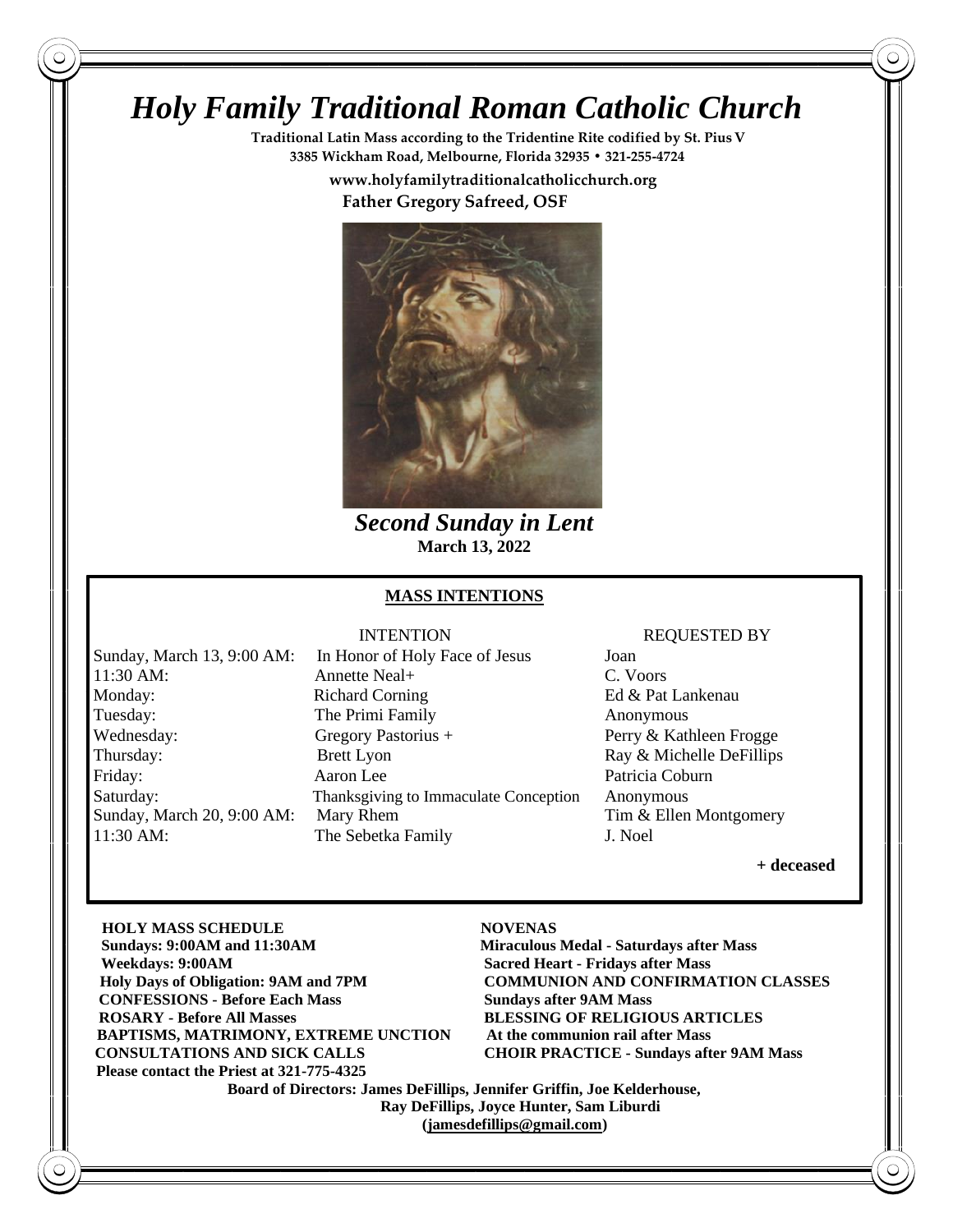## Second Sunday in Lent

**GOSPEL Matt. 17:1-9** At that time, Jesus took Peter, James, and his brother John, and led them up a high mountain by themselves, and was transfigured before them. And His face shone as the sun: and His garments became white as snow. And behold there appeared to them Moses and Elias talking with Him. Then Peter addressed Jesus, saying, "Lord, it is good for us to be here: if You will, let us make here three tabernacles, one for Thee, and one for Moses, and one for Elias.

And as He was yet speaking, behold a bright cloud overshadowed them. And lo a voice out of the cloud, saying: "This is My beloved Son, in whom I am well pleased: hear Him." And the disciples hearing fell upon their faces and were very much afraid. And Jesus came and touched them: and said to them: "Arise, and fear not." And lifting up their eyes, saw no one, but only Jesus.

And as they came down from the mountain, Jesus cautioned them, saying: "Tell the vision to no man, till the Son of Man has risen from the dead."



**St. Joseph -** Everything we know about the husband of Mary and the foster father of Jesus comes from Scripture. We know he was a carpenter, a working man, for the Nazarenes ask about Jesus, "Is this not the carpenter's son?" (Matthew 13:55). He wasn't rich, for when he took Jesus to the Temple to be circumcised and Mary to be purified he offered the sacrifice of two turtledoves or a pair of pigeons, allowed only for those who could not afford a lamb (Luke 2:24).

Despite his humble work and means, Joseph came from a royal lineage as a descendent of David, the greatest king of Israel (Matthew 1:1-16 and Luke 3:23-38). Indeed, the angel who first tells Joseph about Jesus greets him as "son of David," a royal title used also for Jesus.

We know Joseph was a compassionate, caring man. When he discovered Mary was pregnant after they had been betrothed, he knew the child was not his but was as yet unaware that she was carrying the Son of God. He knew women

accused of adultery could be stoned to death, so he resolved to send her away quietly to not expose her to shame or cruelty. However, when an angel came to Joseph in a dream and told him, "Joseph son of David, do not be afraid to take Mary home as your wife, because what is conceived in her is from the Holy Ghost. She will give birth to a son, and you are to give him the name Jesus, because he will save his people from their sins," he did as the angel told him and took Mary as his wife. (Matthew 1:19-25). Since Joseph does not appear in Jesus' public life, at his death, or resurrection, many historians believe Joseph probably had died before Jesus entered public ministry.

According to the Catholic Encyclopedia, the Apocryphal Date for Joseph's birth is 90 BC in Bethlehem and the Apocryphal Date of his death is July 20, AD 18 in Nazareth.

Joseph is the patron saint of the dying because, assuming he died before Jesus' public life, he died with Jesus and Mary close to him, the way we all would like to leave this earth.

Joseph is also patron saint of the Universal Church, families, fathers, expectant mothers, travelers, immigrants, house sellers and buyers, craftsmen, engineers, and working people in general.

We celebrate two feast days for Joseph: March 19th for Joseph the Husband of Mary and May 1st for Joseph the Worker. March 19th has been the most commonly celebrated feast day, and it wasn't until 1955 that Pope Pius XII established the Feast of "St. Joseph the Worker" to be celebrated on May 1st. This is also May Day (International Workers' Day) and believed to reflect Joseph's status as the patron of workers.

Many places and churches all over the world are named after St. Joseph, including the Spanish form, San Jose, which is the most commonly named place in the world. Joseph is considered by many to also be the patron saint of the New World.

In art, Joseph is typically portrayed as an older man, with grey hair and a beard, often balding, sometimes appearing frail and a marginal figure next to Mary and Jesus, if not entirely in the background. Some statues of Joseph show his staff topped with flowers. St. Joseph is shown with the attributes of a carpenter's square or tools, the infant Jesus, his lily blossomed staff, two turtle doves, or a spikenard.

There is much we still wish we could know about Joseph -- exactly where and when he was born, how he spent his days, exactly when and how he died. But Scripture has left us with the most important knowledge of who he was -- "a righteous man" (Matthew 1:18).

## **ROSARY ROSTER**

 **9:00 AM: 3/13** - Tony Verzi **3/20** - Pat Lankenau **3/27** - Pam Lemcke **4/3** - Sam Liburdi **4/10** - Martin Crain **4/17** - Mary Crain **4/24** - Ken Peldunas  **11:30 AM: Volunteers Needed**

 **DRESS POLICY ~** When attending any functions at the chapel, especially Holy Mass, you are in the presence of the Blessed Sacrament. Please dress accordingly, with due modesty and respect. **Everyone should refrain from jeans, shorts or T-shirts.** Ladies, please use a head covering, available in the rear of the church either for loan or for purchase.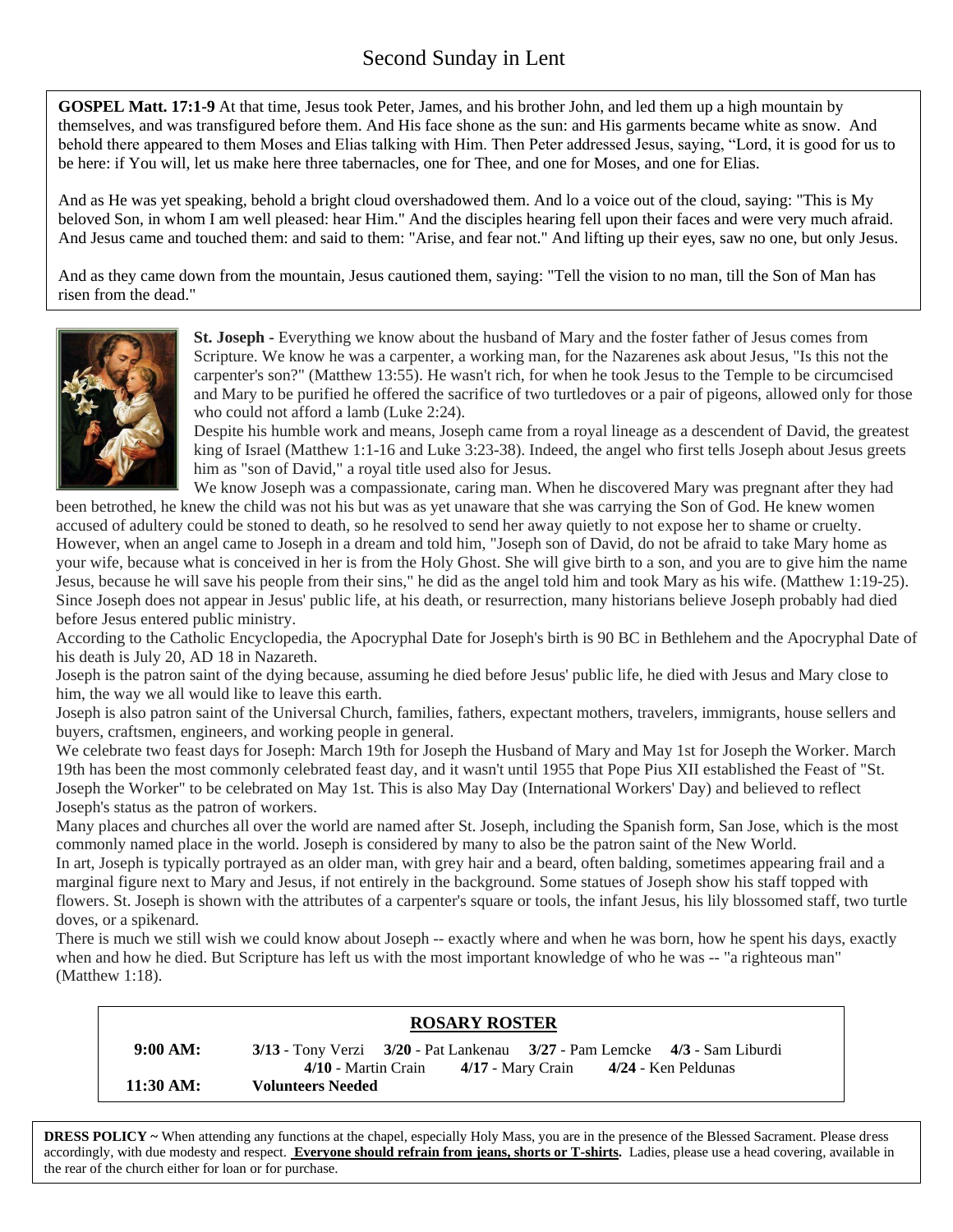## ANNOUNCEMENTS

- **Stations of the Cross are offered every Wednesday during Lent after the 9:00 AM Mass.**
- **On Fridays during Lent, Stations of the Cross and Benediction of the Blessed Sacrament are held at 7:00 PM.**
- **Volunteers are needed for the Rosary Roster at the 11:30 am Mass.** If interested send an email to the email address listed on the front of the bulletin.
- **The remaining 2022 Religious Calendars are FREE** and available at the rear of the church. This calendar is the best way to follow the holy days, feast days, ember days and all traditional days of fast  $\&$  abstinence.
- **If you are new to the Tridentine Mass,** you may find the grey or green paperback missals, found in the pews, helpful in following the liturgy.
- **Parishioners, friends and visitors** are welcome to refreshments in the church hall following the 9:00 AM Mass.
- **Visit our website**. The web address can be found on the front page of the bulletin.
- **Second Collection** On the First and Third Sundays of every month there is a second collection. These funds will assist in opening the NEW SCHOOL. Thank you for your support.



## **Why, on the second Sunday of Lent does the Church offer us an account of the Transfiguration during Holy Mass?**

The inclusion of this account is an ancient liturgical practice. We also hear the account proclaimed on the Feast of the Transfiguration of the Lord.

Whether during Lent or on its own Feast, it is meant to focus us on the "end" of the Christian life and vocation. "End" in the philosophical and theological sense means purpose or goal.

We will all be transfigured, as the Lord Himself was transfigured, when our redemption is complete in the Resurrection of the Body. This reality is meant to affect the way we live our lives beginning right now. It also opens up for us another insight into the purpose of our pray, fast and almsgiving practices during these forty days. www.catholic.org/lent

## **The Prophecy of St. Francis of Assisi, as reprised from Fr. Safreed's Reflections**

Not long before he died in 1226, St. Francis of Assisi called together the brothers of his Order and warned them of great tribulations that would afflict the Church at some point in the future. The source for this prophecy is found in Works of the Seraphic Father St. Francis of Assisi [London: R. Washbourne, 1882], pp 248-250.

Act bravely, my Brethren: take courage, and trust in the Lord. The time is fast approaching in which there will be great trials and afflictions; perplexities and dissensions, both spiritual and temporal, will abound; the charity of many will grow cold, and the malice of wicked will increase.

The devils will have unusual power, the immaculate purity of our Order, and of others, will be so much obscured that there will be very few Christians who will obey the true Sovereign Pontiff and the Roman Church with loyal hearts and perfect charity. At the time of this tribulation a man, not canonically elected, will be raised to the Pontificate, who, by his cunning, will endeavor to draw many into error and death.

Then scandals will be multiplied, our Order will be divided, and many others will be entirely destroyed, because they will consent to error instead of opposing it.

There will be such diversity of opinions and schisms among the people, the religious and the clergy, that, except those days be shortened, according to the words of the Gospel, even the elect would be led into error, were they not specially guided, amid such great confusion, by  the immense mercy of God.

Then our Rule and manner of life will be violently opposed by some, and terrible trials will come upon us. Those who are found faithful will receive the crown of life; but woe to those who, trusting solely in their Order, shall fall into tepidity, for they will not be able to support the temptations permitted for the proving of the elect.

Those who persevere their fervor and adhere to virtue with love and zeal for the truth, will suffer injuries and, persecutions as rebels and schismatics; for their persecutors, urged on by the evil spirits, will say they are rendering a great service to God by destroying such pestilent men from the face of the earth. But the Lord will be the refuge of the afflicted and will save those who trust in Him. And in order to be like their Head [Jesus Christ], these, the elect, will act with confidence, and by their death will purchase for themselves eternal life; choosing to obey God rather than man, they will fear nothing, and they will prefer to perish [physically] rather than consent to falsehood and perfidy.

Some preachers will keep silence about the truth, and others will trample it under foot and deny it. Sanctity of life will be held in derision even by those who outwardly profess it, for in those days Jesus Christ will send them not a true Pastor but a destroyer.



*If you are new to the chapel, Welcome. New parishioners please consult Father Safreed before the reception of sacraments.*